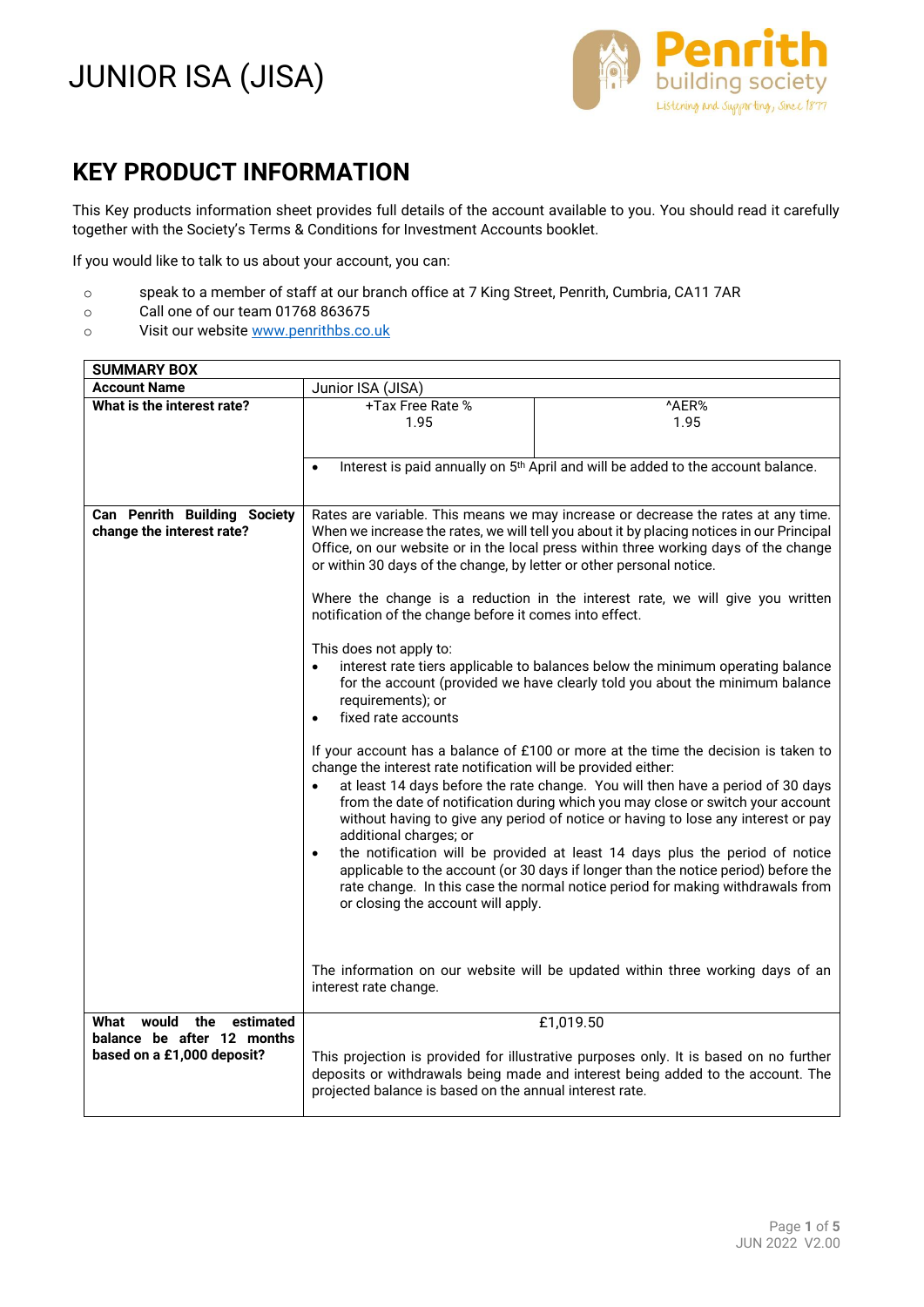| How do I open and manage my<br>account? | This account can be opened in branch or by post, to open an account simply call<br>$\bullet$<br>into Penrith Building Society with identification and complete the relevant<br>application form. Alternatively, an application pack can be downloaded from our<br>website or posted to you. Details of identification requirements can be obtained<br>from our branch or on our website<br>An application can only be made by a person age 16 or over. Where the child is<br>$\bullet$<br>16 or over, either the child or a person with parental responsibility can apply to<br>open the account. Where the child is under 16 only a person with parental<br>responsibility can apply to open the account<br>Minimum investment £1<br>$\bullet$<br>The maximum allowance for the tax year 2022/23 is £9,000<br>$\bullet$<br>One account per child<br>$\bullet$<br>The Society's total limit on combined savings should not exceed £200,000<br>$\bullet$<br>You can make payments into your account at any time by cash or cheque at our<br>office during our normal opening hours by bank transfer or by post<br>Cheques made payable to the Society will only be accepted for payment into an<br>$\bullet$<br>account if they contain details (such as the name of the account holder (the<br>child)) or the account number)<br>You will receive a passbook to help keep track of your savings<br>$\bullet$<br>Payments into your account can only be made in £ sterling<br>$\bullet$<br>If you would like to talk to us about your account, you can<br>$\bullet$<br>speak to a member of staff at our branch office at 7 King Street, Penrith,<br>$\Omega$<br>Cumbria, CA11 7AR<br>Call one of our team 01768 863675<br>$\circ$<br>Visit our website www.penrithbs.co.uk<br>$\circ$ |  |
|-----------------------------------------|---------------------------------------------------------------------------------------------------------------------------------------------------------------------------------------------------------------------------------------------------------------------------------------------------------------------------------------------------------------------------------------------------------------------------------------------------------------------------------------------------------------------------------------------------------------------------------------------------------------------------------------------------------------------------------------------------------------------------------------------------------------------------------------------------------------------------------------------------------------------------------------------------------------------------------------------------------------------------------------------------------------------------------------------------------------------------------------------------------------------------------------------------------------------------------------------------------------------------------------------------------------------------------------------------------------------------------------------------------------------------------------------------------------------------------------------------------------------------------------------------------------------------------------------------------------------------------------------------------------------------------------------------------------------------------------------------------------------------------------------------------------------------------------|--|
| Can I withdraw money?                   | Withdrawals cannot be made until the child reaches 18 when the JISA will roll over<br>into an adult Cash ISA or in the following exceptional circumstances:<br>Where a terminal illness claim made on behalf of the child has been agreed.<br>On the death of the child                                                                                                                                                                                                                                                                                                                                                                                                                                                                                                                                                                                                                                                                                                                                                                                                                                                                                                                                                                                                                                                                                                                                                                                                                                                                                                                                                                                                                                                                                                               |  |
| <b>Additional Information</b>           | Your JISA savings are tax exempt and do not count towards your Personal Savings<br>Allowance. The tax treatment of JISA's may be subject to change in the future.                                                                                                                                                                                                                                                                                                                                                                                                                                                                                                                                                                                                                                                                                                                                                                                                                                                                                                                                                                                                                                                                                                                                                                                                                                                                                                                                                                                                                                                                                                                                                                                                                     |  |

+ Tax Free Rate is the contractual rate of interest payable where interest is exempt from income tax

^ AER stands for annual equivalent rate and illustrates what the interest rate would be if interest was paid and compounded once each year.

We always try to provide a first-class service. Occasionally however things can go wrong. If they do, we will try to put them right. If you wish to make a complaint, the Society's complaints procedures are detailed in the Terms & Conditions for Investment Accounts booklet.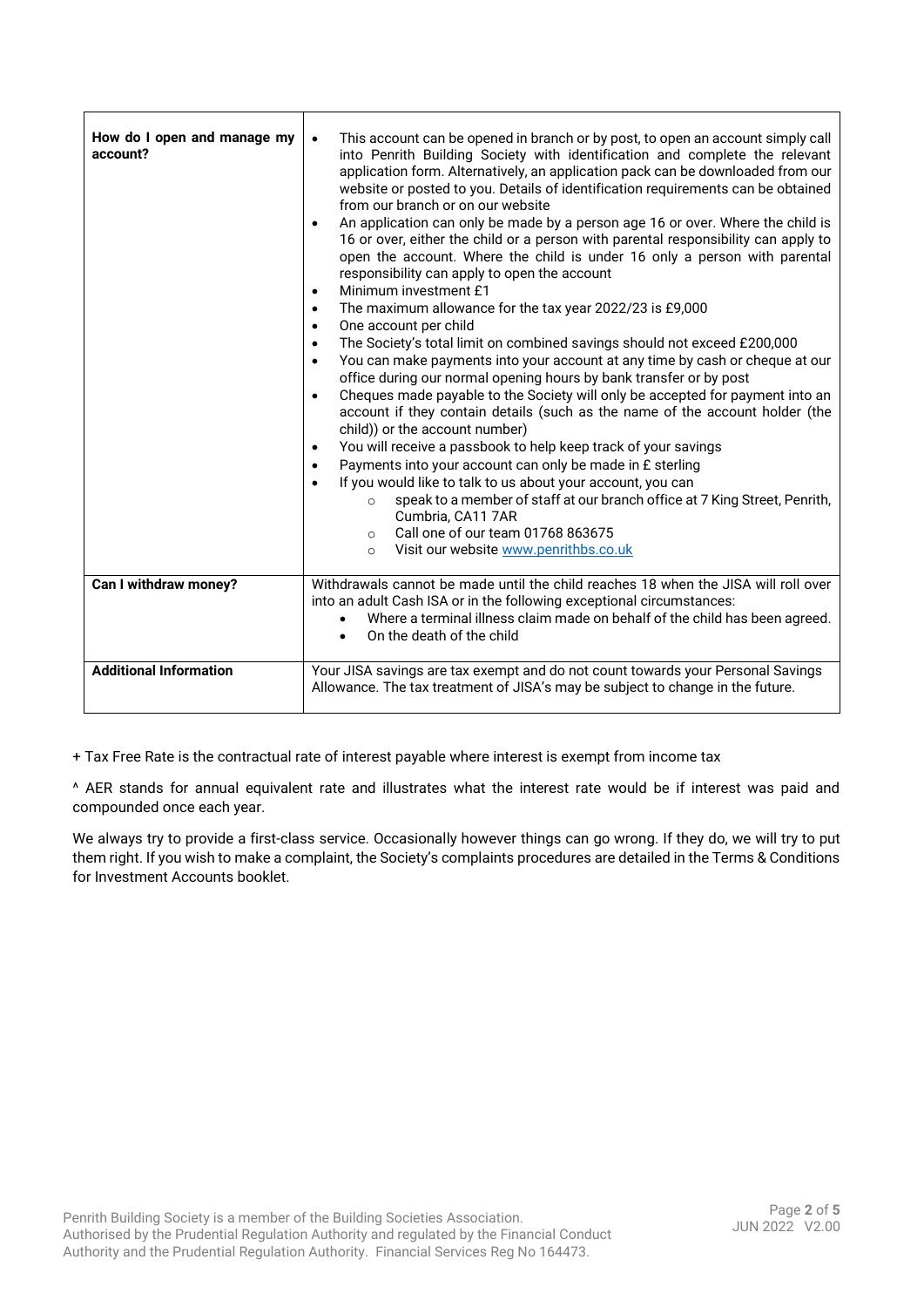



# **Key Features of the Cash JISA**

The Financial Conduct Authority is a financial services regulator. It requires us, Penrith Building Society, to give you this important information to help you decide whether our Cash ISA (JISA) is right for you. You should read this document carefully so that you understand what you are buying, and then keep it safe for future reference.

An ISA can be a Cash ISA, a Stocks and Shares ISA or an Innovative Finance ISA. Here at Penrith Building Society we only offer Cash ISA savings accounts and the ISA explained in this leaflet is a Cash JISA. We also offer an Additional Permitted Subscription (APS) ISA and a Cash ISA, please ask in branch for separate details and terms and conditions.

JISA's are Junior Individual Savings Accounts which are free from income tax and have been introduced to replace Child Trust Funds Accounts. JISAs are a type of ISA available to eligible children in respect of which instructions are given by a "registered contact".

Our Cash JISA is an ideal way to make the most of your tax-free privileges without risking your capital on the stock market and it is simple to open.

### **Eligibility**

To apply for a Cash JISA you must:

- Be a child under 18 years of age, born on or after 3<sup>rd</sup> January 2011 or does not hold a Child Trust Fund
- The child must be resident in the UK or, if not so resident, be performing duties as a Crown employee serving overseas and paid out of the public revenue of the United Kingdom (typically a serving member of the armed forces, or a diplomat), or be married to, or in a civil partnership with, such a person
- You must not have subscribed to another Cash JISA
- Applications can be made on behalf of an eligible child by the person with parental responsibility (the registered contact), or by the child is aged 16 or over
- Provide confirmation of identity and address, details of identification requirements are available in branch or online a[t www.penrithbs.co.uk](http://www.penrithbs.co.uk/)
- A Cash JISA cannot be opened before a valid application form is completed and held by us

#### **Ownership of Account**

The child is the beneficial owner of the funds in the account. Subscriptions made to a JISA are deemed to be a gift to the child and cannot be repaid to the subscriber. There can only be one Registered Contact for a JISA at any time. The Registered Contact is the only person who can give instructions in respect of the JISA. During the lifetime of the account the role of the Registered Contact can be passed to another person who has parental responsibility, subject to an application procedure. The consent of the existing Registered Contact to relinquish their status will be required in writing except in the following circumstances:

- Where the applicant is the account holder who is 16 years or older
- On the death or incapacity of the existing Registered Contact
- Where the existing Registered Contact lacks capacity
- Where the existing Registered Contact cannot be contacted
- Where a Court Order brings to an end the existing Registered Contact being a person with parental responsibility for the child
- Where a Court has appointed a Guardian or a Special Guardian of the child who holds the JISA
- Where a Court orders that the person who is the existing Registered Contact ceases to be so
- Where the new Registered Contact has adopted the child under an Adoption Order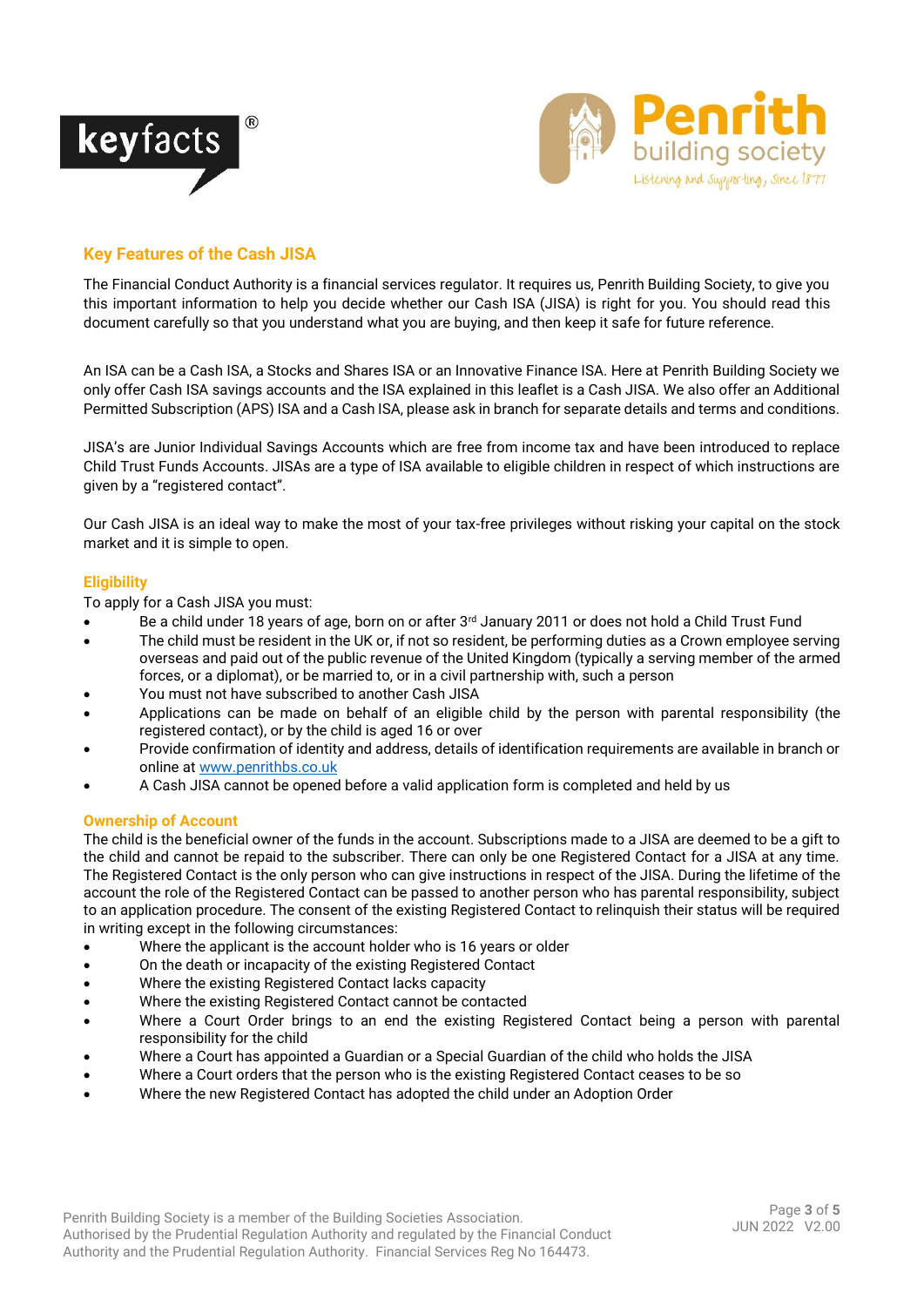#### **General Operation**

- The Penrith Building Society Cash JISA is available in branch or bypost
- The minimum opening deposit and operating balance is £1
- You may transfer your Cash JISA to another provider, this must be transferred in full we do not allow partial transfers from this account
- Deposits can be made in cash or by cheque, at the Society's branch, or by post, you will receive a passbook to help keep track of your savings

#### **Can I transfer my Child Trust Fund (CTF) to a Cash JISA from another provider to the Penrith Building Society?**

Yes, if you wish to transfer your Child Trust Fund to a Penrith Building Society Cash JISA, you will need to complete a transfer authority with us. We will then contact your CTF provider and request the transfer. The transfer can only be requested by the registered contact for the CTF and we can only accept the transfer of cash CTF's.

#### **Can I transfer my Penrith Building Society Cash JISA to another provider?**

Yes, subject to the new ISA Manager agreeing to accept the transfer. Transfers to other Cash JISA providers are permitted and are penalty free. If you ever wish to transfer your Penrith Building Society Cash JISA to another provider you will need to complete a Cash JISA Transfer Application form with your new provider, who will forward the request to us. You will need to send us your passbook and can do this direct, or via your new Cash JISA provider.

HMRC rules surrounding this are as follows:

- You can transfer from one Cash JISA to another Cash JISA, or to a Stocks & Shares JISA
- You can only hold one Cash JISA at a time therefore if you transfer your Penrith Building Society Cash JISA to another provider, then all of your savings up to the date of the transfer must be transferred, we do not allow partial transfers from our Cash JISA accounts

#### **What if I change my mind?**

You have 14 days afterthedate that your account is opened to change yourmind and you will not be charged. You can cancel your investment by letting us know in writing during this period and your cancelled Cash JISA will not count as a Cash JISAsubscription. Anyinterestthat youhaveearnedonyoursavingsduringthisperiodwillbe paidgross. We will only allow the closure after any cheque payments have been cleared.

#### **Are you a new customer to Penrith Building Society?**

If you are a new customer, you will need to provide some form of identification and verification of address. Details of acceptable documentary evidence accompany this factsheet.

#### **The Financial Services Compensation Scheme**

Penrith Building Society is a participant of the Financial Services Compensation Scheme (FSCS) and your deposits are protected under this scheme.

For further information about the compensation provided by the FSCS, refer to the FSCS website a[t www.fscs.org.uk](http://www.fscs.org.uk/)

#### **Complaints**

The Society always tries to provide a first-class service. Occasionally, however, things can go wrong. If they do, we will try to put them right. If you wish to make a complaint, the Society's complaints procedures are detailed in the Terms and Conditions for Investments Accounts booklet.

#### **Further Information**

Information on Cash JISAs can be obtained from the HMRC ISA Helpline on 0300 200 3312, or by visiting www.gov.uk/individual-savings-accounts